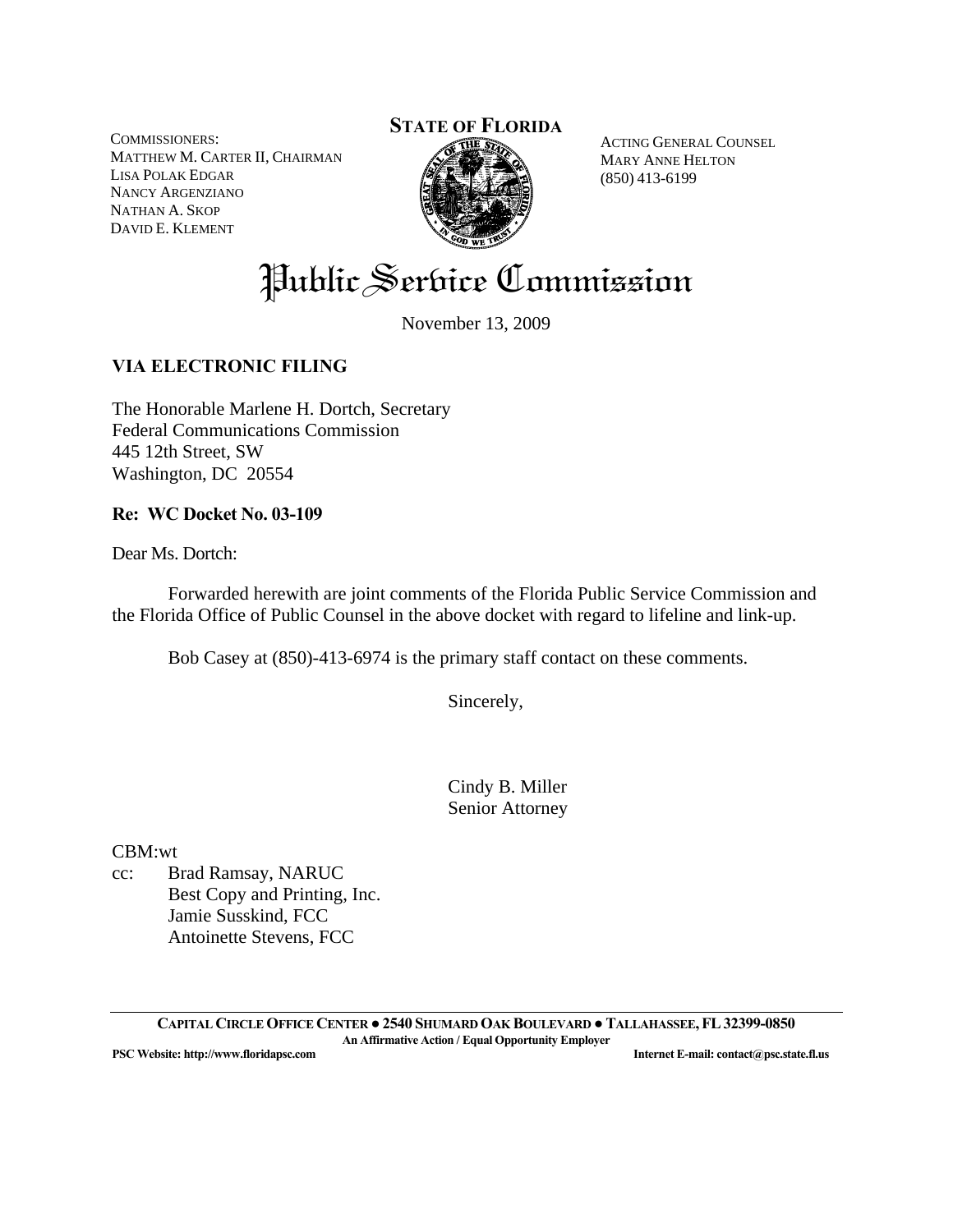## **Before the Federal Communications Commission Washington, D.C. 20554**

In the Matter of:  $\qquad \qquad$  )

 $)$ 

 $)$ 

Lifeline and Link-Up ) WC Docket No. 03-109

## **JOINT COMMENTS OF THE FLORIDA PUBLIC SERVICE COMMISSION AND THE FLORIDA OFFICE OF PUBLIC COUNSEL**

### **FLORIDA PUBLIC SERVICE COMMISSION**

CHAIRMAN MATTHEW M. CARTER II COMMISSIONER LISA POLAK EDGAR COMMISSIONER NANCY ARGENZIANO COMMISSIONER NATHAN A. SKOP COMMISSIONER DAVID E. KLEMENT

**FLORIDA OFFICE OF PUBLIC COUNSEL**

PUBLIC COUNSEL J.R. KELLY

November 13, 2009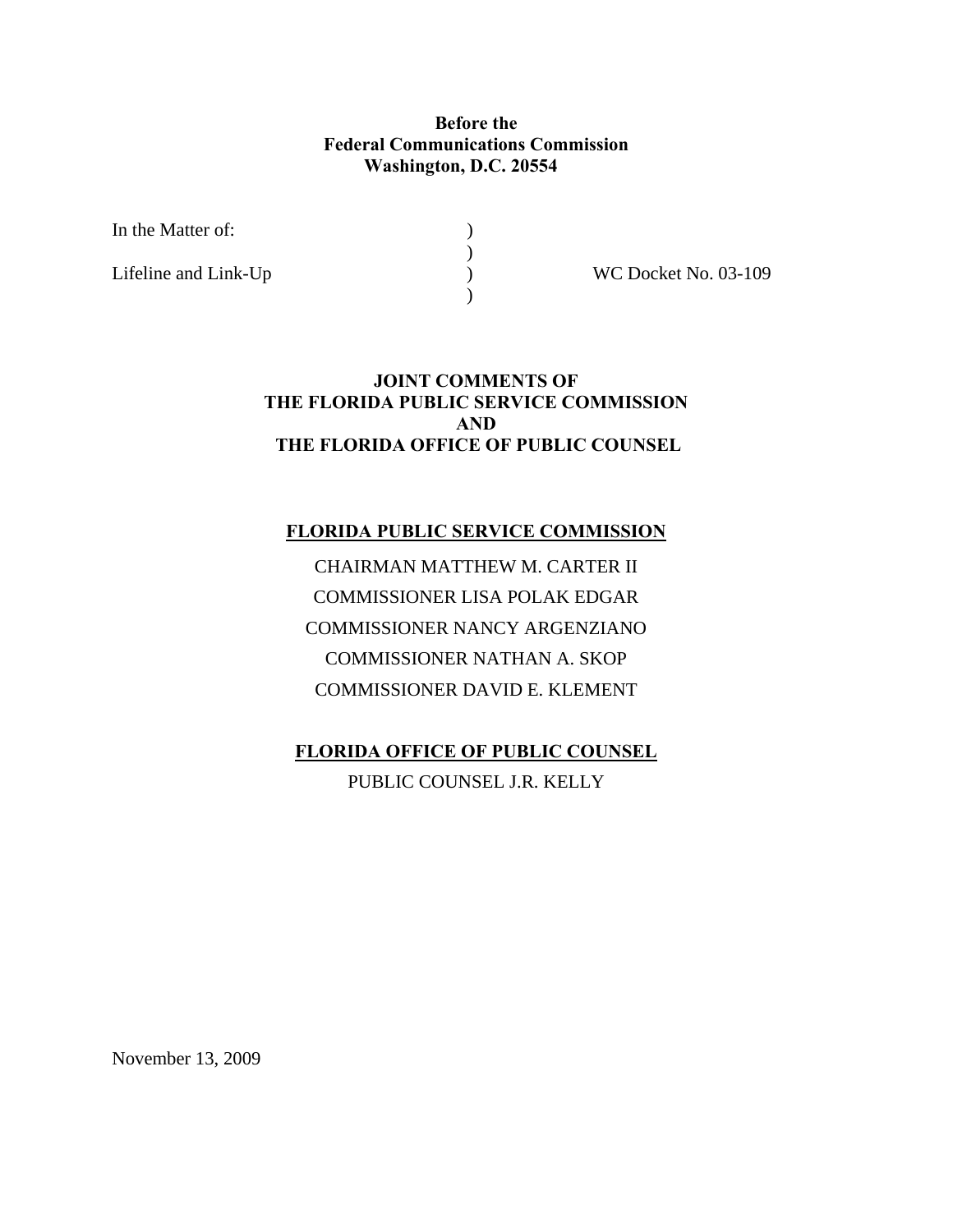#### **INTRODUCTION AND SUMMARY**

 The Florida Public Service Commission (FPSC) and the Florida Office of Public Counsel (Florida Joint Commenters) submit these comments in response to the Public Notice released on October 21, 2009. In this Public Notice (DA 09-2257), the Federal Communications Commission (FCC) seeks comment on the provision of Lifeline service to residents of group living facilities such as homeless shelters, nursing homes, assisted-living facilities, apartment buildings, trailer-home communities, halfway houses, and group homes. Specifically, the FCC is seeking comment on:

- A. The effects of the one-per-household rule for Lifeline support in the context of group living facilities;
- B. Ways that eligible telecommunication carriers (ETCs) may offer Lifeline service to qualified residents of group living facilities while continuing to comply with the one-per-household rule; and,
- C. Whether and how ETCs that provide Lifeline-supported service to homeless individuals who do not use shelters could comply with the one-per-household rule.

 In order to meet the needs of residents of group living facilities in Florida, the Florida Joint Commenters encourage the FCC to:

- 1. Expand the definition of "household" to include residents of group living facilities.
- 2. Put appropriate safeguards in place if the definition of "household" is expanded in order to protect the universal service program from waste, fraud, and abuse.
- 3. Keep the burden of validating Lifeline customer eligibility for reimbursement from the universal service fund (USF) with the ETC providing Lifeline Service to residents of the group living facility.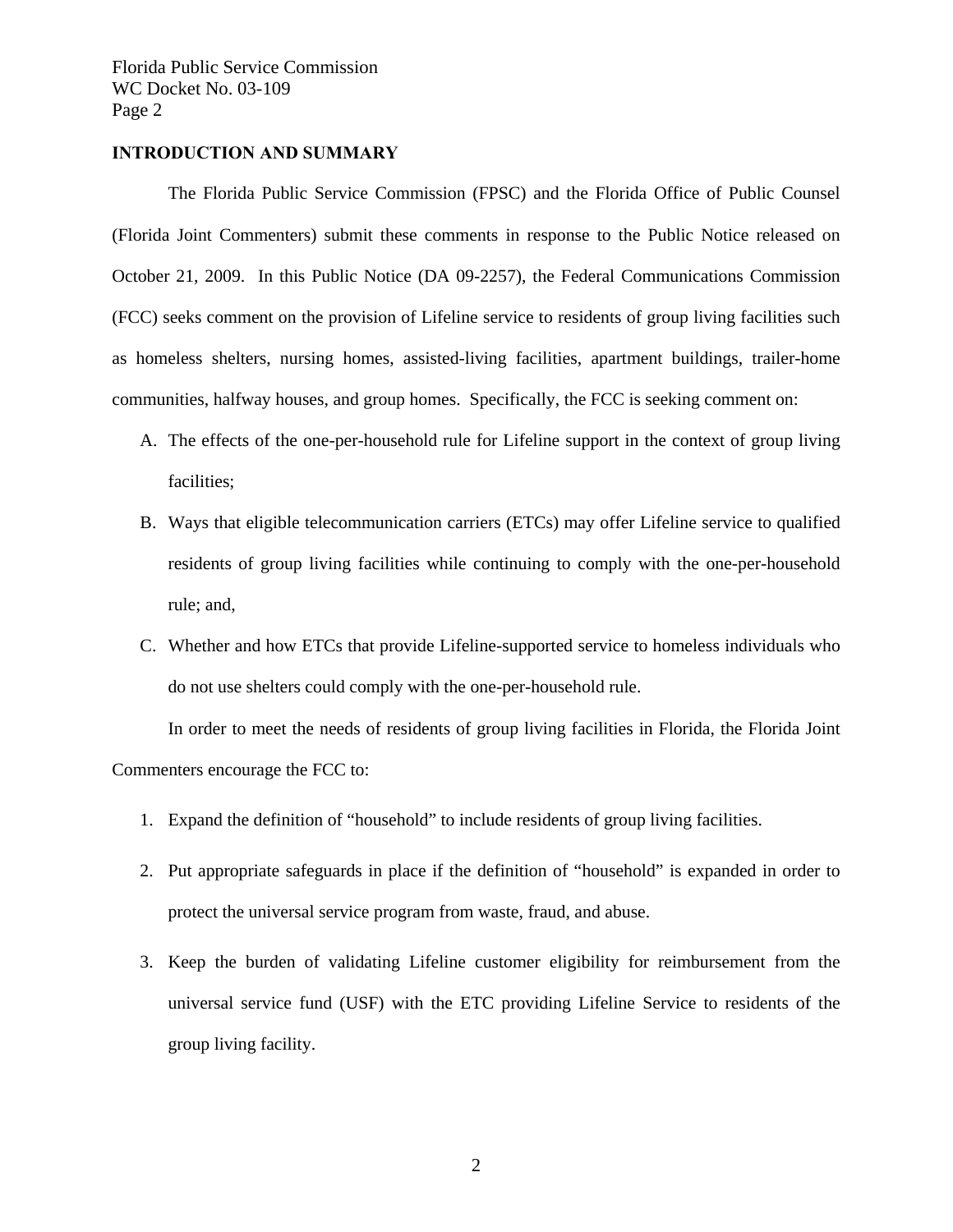$\overline{a}$ 

- 4. Require ETCs to maintain Lifeline eligibility documentation of all Lifeline customers (including residents of group living facilities) as required by 47 C.F.R. §54.417.
- 5. Require TracFone to implement a 60-day inactivity check of Lifeline customers to ensure the USF Fund is only reimbursing TracFone for active Lifeline customers.
- 6. Define the terms homeless, homeless shelters, and other group living facilities.

## **A. THE EFFECTS OF THE ONE-PER-HOUSEHOLD RULE FOR LIFELINE SUPPORT IN THE CONTEXT OF GROUP LIVING FACILITIES**

The FCC historically has allowed only one Lifeline credit per household. By FCC 97-157, $\frac{1}{1}$ the FCC stated "Under either plan, qualifying subscribers may receive assistance for a single telephone line in their principal residence."  $\text{FCC } 04-87^2$  stated "Lifeline provides low-income consumers with discounts of up to \$10.00 off of the monthly cost of telephone service for a single telephone line in their principal residence." In FCC 07-148, $3$  the FCC affirmed that "Lifeline provides low-income consumers with discounts off the monthly cost of telephone service for a single telephone line in their principal residence."

 The problem which occurs with providing wireless Lifeline service such as TracFone to residents of group living facilities is that the first resident who submits an application and qualifies for Lifeline service will receive it. Additional residents of the group home using the same address would be turned down because one Lifeline credit is already being credited at that address. The FCC

In the Matter of Federal-State Joint Board on Universal Service, CC Docket No. 96-45, Report and Order, Released: May 8, 1997, ¶341.

 $2 \text{ In the Matter of Lifeline and Link-Up, WC Docket No. 03-109, Report and Order and Further Notice of Proposed }$ Rulemaking, Released: April 29, 2004, ¶4.

In the Matter of VCI Company Apparent Liability for Forfeiture File No. EB-07-IH-3985, NAL/Acct. No. 200732080033, FRN No. 0015783004, Notice of apparent liability for Forfeiture and Order, Released: August 15, 2007, ¶3.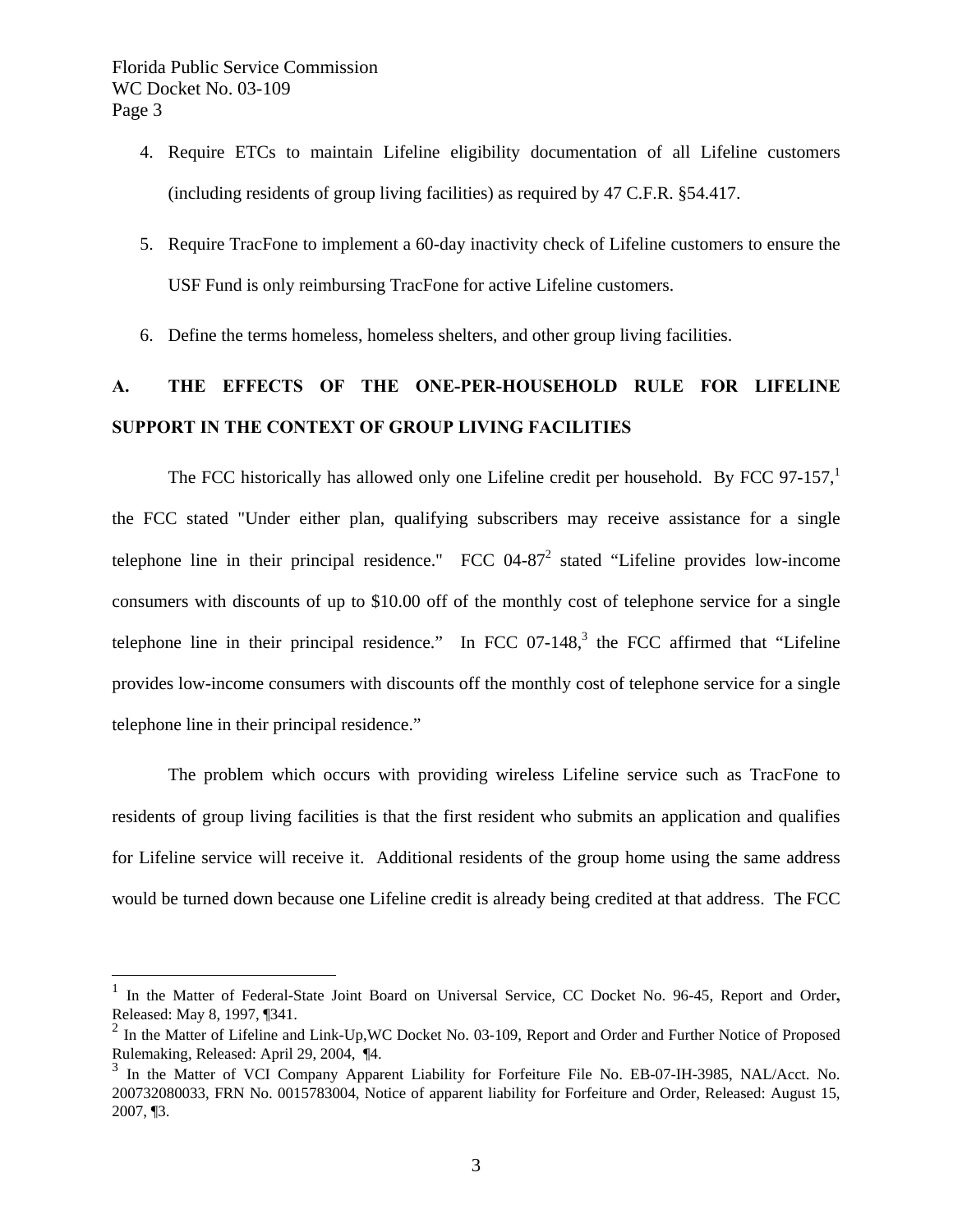recognized the "one-per-household" problem during relief efforts for victims of Hurricane Katrina. By Order FCC 05-178, the FCC stated:

Thousands of people left their homes because of the hurricane. Many of these people are in temporary shelters or in the process of finding interim housing and may be without a permanent home or employment for a period of time. To facilitate the access of evacuees and other displaced persons to telecommunications services, any person approved for individual FEMA housing assistance or determined by FEMA to be eligible for such individual housing assistance relating to the hurricane will be eligible for federal Lifeline support for a free wireless handset and a package of at least 300 minutes of use, not to exceed \$130 per household, until March 1, 2006.  $($ [11)

 …Such support will help consumers reconnect to the telecommunications network as the disaster-struck areas are rebuilt. *For purposes of this Order, we define "household" as one adult and his/her dependants, living together in the same residence. We recognize that many families that normally live together as one household have been separated due to the hurricane and the evacuation process and may represent more than one household for this temporary Lifeline support. Our intent in providing this support is to assist hurricane victims, regardless of whether they are in an intact household, separated from family temporarily, or otherwise.* To work within the parameters of the existing program, we will order this temporary support available to ETCs providing the supported wireless service consumer offering. We note that to receive the temporary support, wireless carriers cannot require consumers to enter into a long-term contract or require service beyond 300 minutes or March 1, 2006, whichever is shorter. (¶12) (emphasis added)

4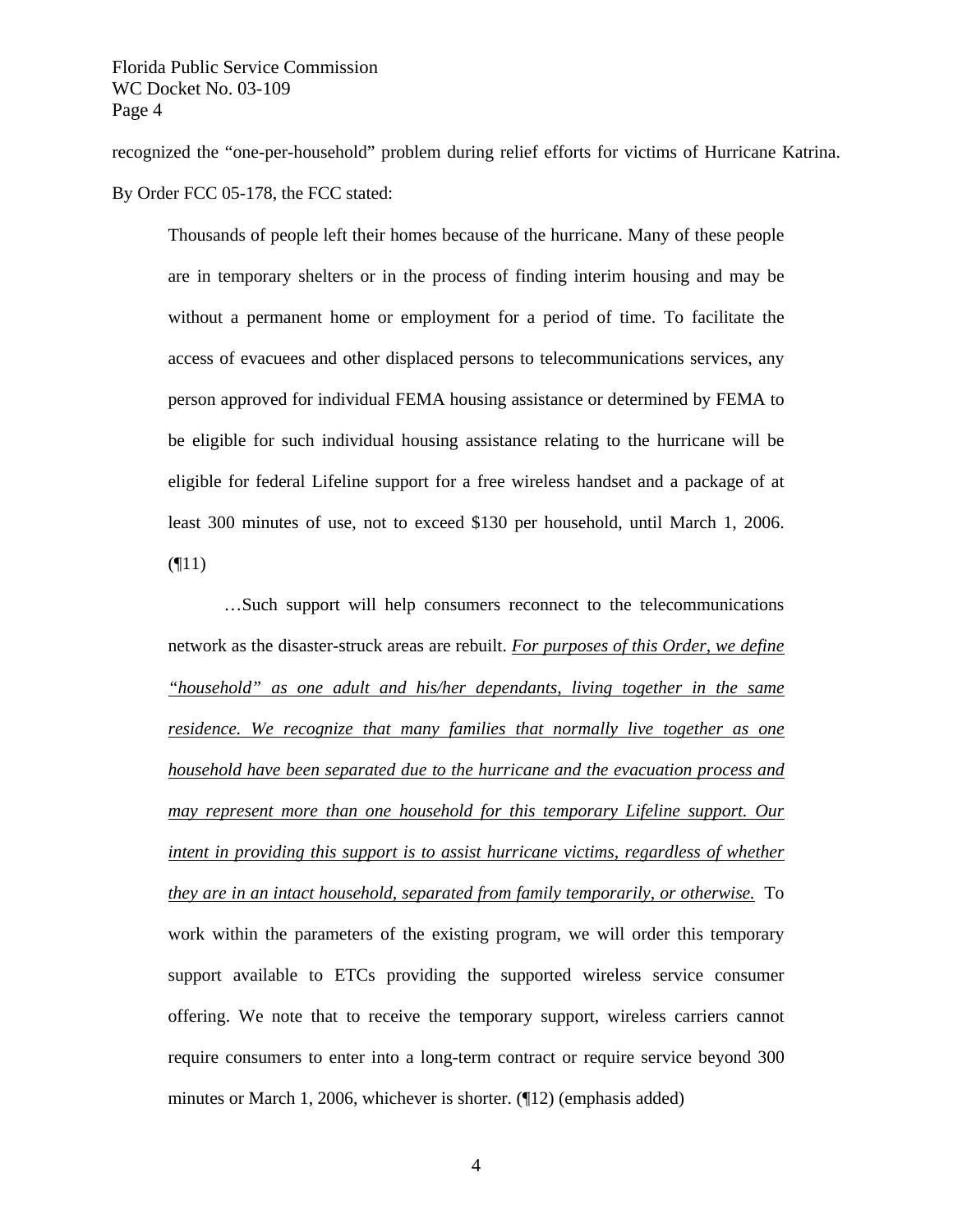$\overline{a}$ 

 Based on the data collected and reported by the local homeless coalitions in Florida, a total of 57,687 persons were identified as homeless in Florida on a one day count in 2009. These persons are living on the streets, or housed in emergency shelter facilities. In 2009, over 50.4% of the persons who are homeless in Florida are experiencing homelessness for the first time ever.<sup>4</sup> Florida Joint Commenters believe that homeless persons in Florida need communication services in order to stay in touch with family, have access to emergency services, and have the ability to make living, housing, and work arrangements.

## **B. WAYS THAT ETCs MAY OFFER LIFELINE SERVICE TO QUALIFIED RESIDENTS OF GROUP LIVING FACILITIES WHILE CONTINUING TO COMPLY WITH THE ONE-PER-HOUSEHOLD RULE**

 Section 254(c) of the Telecom Act provides that universal service is an evolving level of telecommunications services and that advances in telecommunications and information technologies and services should be taken into account. At the time federal Lifeline rules were put in place, no one could have anticipated that Lifeline-eligible consumers would have the option to receive a free wireless handset and sixty-eight minutes of free airtime each month as offered by TracFone in Florida. Florida Joint Commenters believe that this is an example of the evolving level of telecommunications services discussed in Section 254 and that the FCC's definition of "household" should be expanded to include residents of group living facilities.

 Florida Joint Commenters also believe that appropriate safeguards need to be in place to protect the integrity of the USF. Things such as "double-dipping" could occur if Lifeline customers receive more than one TracFone wireless phone or receive Lifeline credits on both a wireline phone and a TracFone wireless phone.

<sup>&</sup>lt;sup>4</sup> Homeless Conditions in Florida, Annual Report, Fiscal Year 2008-2009, Department of Children and Families, Office on Homelessness, June 30, 2009.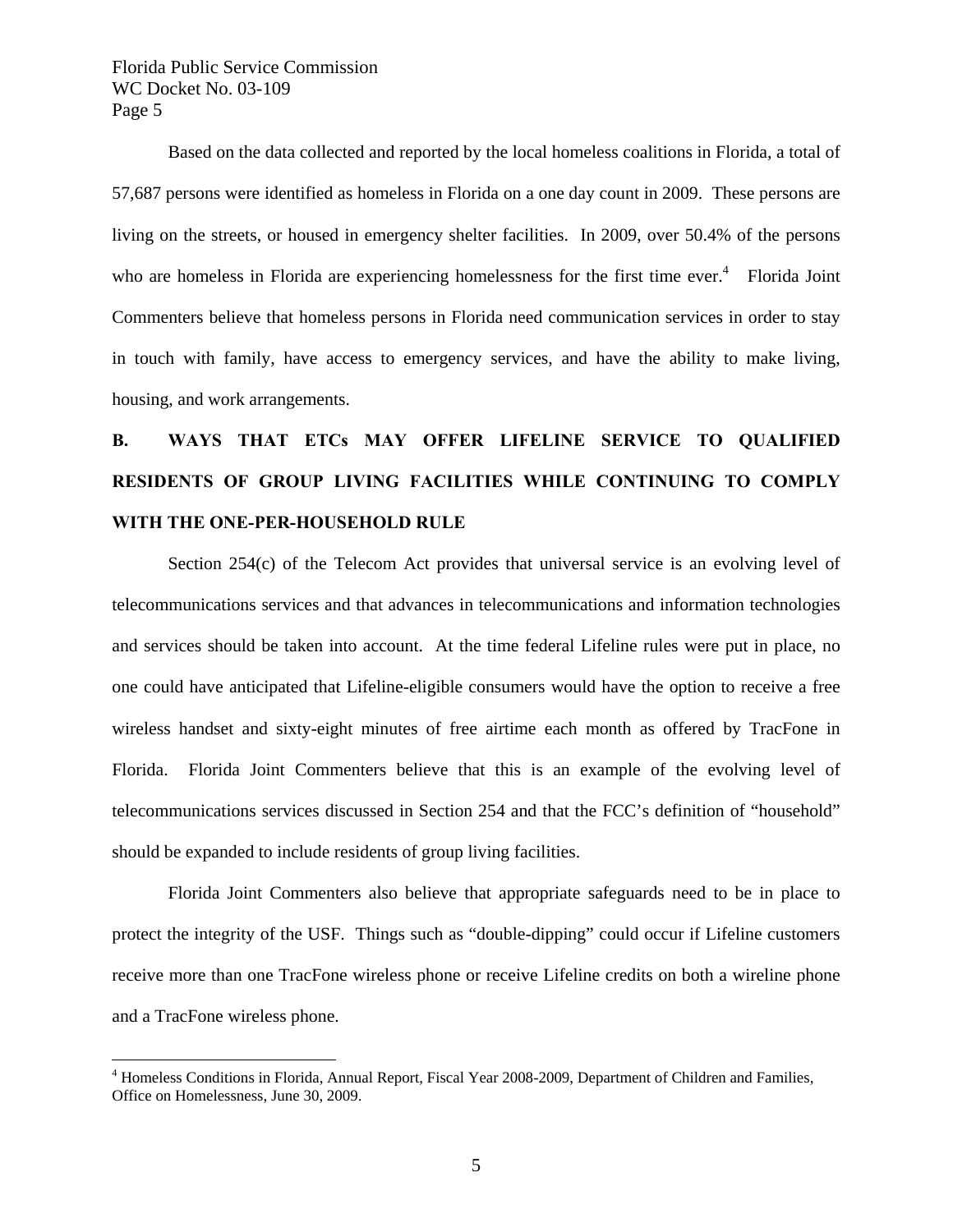$\overline{a}$ 

 The only way to truly avoid double dipping would be to implement a national database of Lifeline participants as TracFone recommended in its November 13, 2008 comments to the FCC's September 12, 2008 Notice of Inquiry (NOI).<sup>5</sup> The FPSC does not agree with TracFone's proposal in its comments to allow all ETCs access to a Lifeline participant national database. The FPSC's December 15, 2009 comments to the FCC's NOI stated that a national database of Lifeline participants accessible by all ETCs would contradict the intent of Florida's Lifeline applicant confidentiality state law. However, a national database of Lifeline participants maintained by the USF administrator under strict confidentiality provisions may be an acceptable alternative.

# **C. WHETHER AND HOW ETCs THAT PROVIDE LIFELINE-SUPPORTED SERVICE TO HOMELESS INDIVIDUALS WHO DO NOT USE SHELTERS COULD COMPLY WITH THE ONE-PER-HOUSEHOLD RULE**

 TracFone's database presently has the ability to detect whether a Lifeline applicant already has a TracFone phone by using the applicant's address. Residents of shelters are transient and may relocate to a different shelter in a different city at any time. Homeless persons may also be living on the street or in their car and use a General Delivery address at the post office. These persons would have to be evaluated based upon personal information included on the Lifeline application, not by address. TracFone's database presently collects the birth date and last four numbers of an applicant's social security number. This information should be able to prevent Lifeline-eligible persons from receiving two TracFone phones when TracFone cross checks the birth date and social security of the applicant. The only way to prevent a person from receiving both a landline and a wireless Lifeline credit would be to have a national database that could cross reference Lifeline customers of different companies.

<sup>&</sup>lt;sup>5</sup> In the Matter of Comprehensive Review of the Universal Service Fund Management, Administration, and Oversight, WC Docket No. 05-195, Notice of Inquiry, Released: September 12, 2008, FCC 08-189.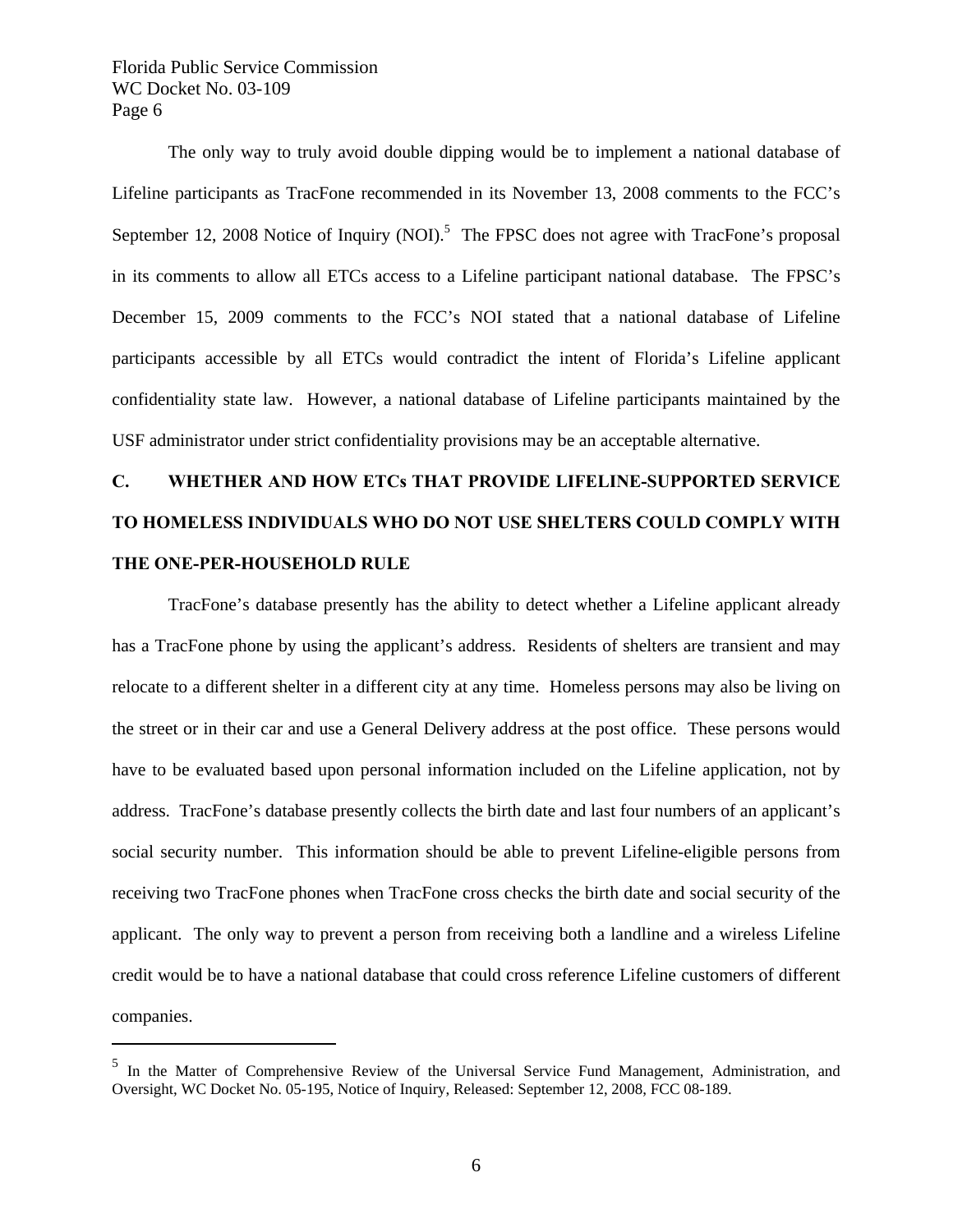#### **SAFEGUARDS**

 TracFone's petition suggests that Lifeline applicants residing in homeless shelters should certify on their enrollment forms under penalty of perjury that the address listed is a shelter. TracFone uses a sophisticated postal address directory to confirm TracFone applicant addresses during its application process. The applicant's date of birth and last four digits of their social security number are then matched against another software program to confirm that the applicant's information is correct. TracFone's database may need to be upgraded to have the ability to identify a group-living facility by address to allow multiple Lifeline-eligible residents of homeless shelters to obtain Lifeline service. The Florida Joint Commenters believe that residents of homeless shelters should not have the burden of additional eligibility requirements placed on them. Lifeline-eligible applicants should have the same requirements whether they live in a group-living facility or not.

 Florida's Lifeline program allows self-certification for program-based criteria and requires applicants to certify under penalty of perjury that they are a current recipient of an eligible program and that they will notify their Lifeline provider when they are no longer participating in any of the qualifying programs. TracFone Lifeline applicants who prefer to use income-based criteria for qualification in the Florida Lifeline program are certified by the Florida Office of Public Counsel (FOPC). As required by FCC rule, the FOPC requires documentation of income eligibility to protect against waste, fraud, and abuse and to ensure that only qualified individuals receive Lifeline/Link-Up assistance. Homeless persons with no income can still be qualified using the income criteria by certifying that they have no income.

 Another safeguard to protect the integrity of the USF would be to require TracFone to contact any Lifeline customer with no phone activity during a sixty-day period to determine whether the consumer is still an active Lifeline customer. If no response is received, the phone should be deactivated and TracFone should cease including that customer when requesting reimbursement from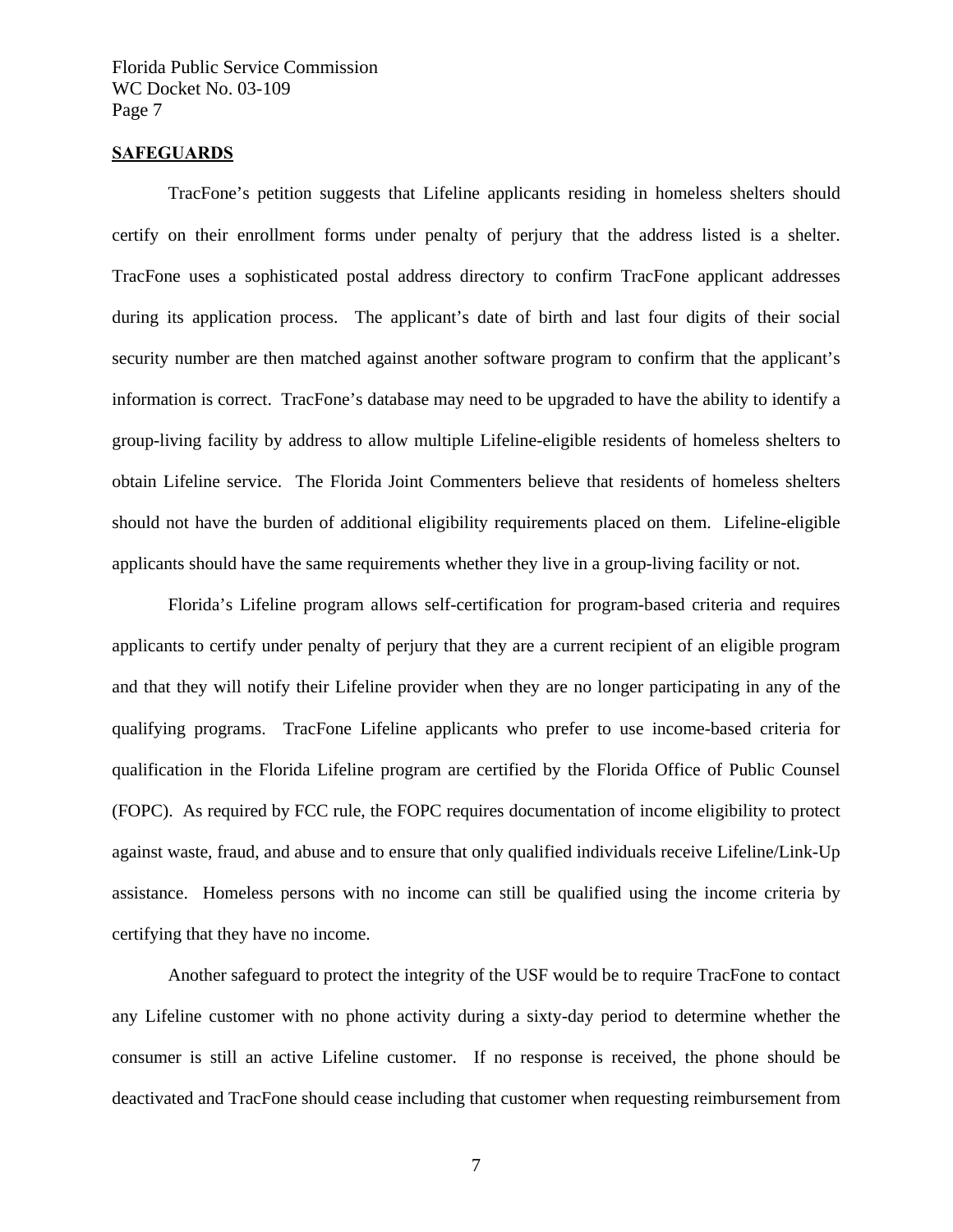the Universal Service Administrative Company. This process is currently being followed in Florida. If this protocol is not followed, a TracFone customer could stop using the TracFone phone after 30 or 60 days without notifying TracFone, and TracFone would continue to automatically issue that customer additional minutes each month and count that person as a customer for USF reimbursement purposes for months or even years if only random sampling is used for annual verification.

 If the FCC clarifies its one-per-household rule to include homeless shelters, it will need to define some terms. What is the definition of a homeless person? What should be considered a homeless shelter? What is a group living facility? Should a homeless shelter be considered if it is a public not-for-profit shelter, a church, or a government funded facility? Are persons homeless if they live in a motel, hotel, travel trailer park, camping ground, car, public space, abandoned building, bus or train station, emergency or transitional shelter? What if a person temporarily shares the housing of friends or family? The official federal definition of homeless<sup>6</sup> is contained in Title 42, Chapter 119, Subchapter I, Section 113.02, of the United States Code which defines homeless as:

- 1. an individual who lacks a fixed, regular, and adequate nighttime residence; and
- 2. an individual who has a primary nighttime residence that is  $-$ 
	- A. a supervised publicly or privately operated shelter designed to provide temporary living accommodations (including welfare hotels, congregate shelters, and transitional housing for the mentally ill);
	- B. an institution that provides a temporary residence for individuals intended to be institutionalized; or
	- C. a public or private place not designed for, or ordinarily used as, a regular sleeping accommodation for human beings.

 $\overline{a}$ 

<sup>6</sup> http://www.hud.gov/homeless/definition.cfm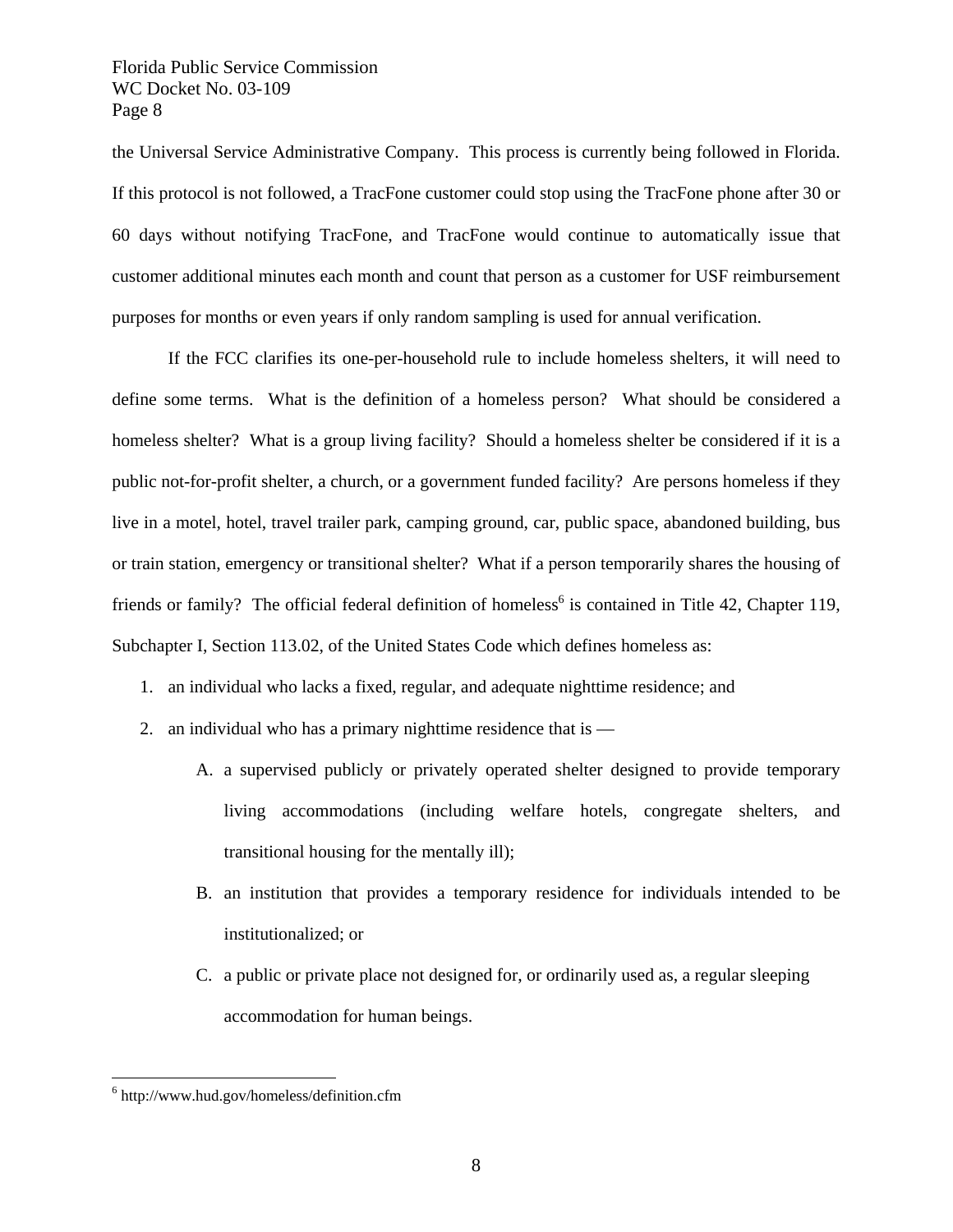Group living facilities such as nursing homes, assisted-living facilities, apartment buildings, trailer-home communities, halfway houses, and group homes may not have the same problems as a homeless shelter. As explained in TracFone's July 17 petition,<sup>7</sup> "In the case of multifamily dwellings such as apartment buildings, or even nursing homes and assisted living facilities, this is not an impediment since the street address may be the same but the apartment number or room number will be different." If a group living facility does not differentiate addresses of residents, TracFone has the ability to override its database and manually note that the facility address is a group living facility with multiple residents who may be eligible for Lifeline.

#### **CONCLUSION**

 $\overline{a}$ 

 The need for Lifeline assistance continues to grow in Florida. Florida experienced a 40.2% increase in persons participating in the Supplemental Nutrition Assistance (formerly Food Stamp) program from July 2008 to July 2009<sup>8</sup> for a total of 2,160,887 recipients as of July 2009. In February 2009, there were 46,931 filings for foreclosure in Florida, up by 70% over February 2008 filings. From May 2008 to May 2009, the Temporary Assistance to Needy Families program in Florida experienced a 13.6% rise in families needing emergency cash assistance.<sup>9</sup>

 The Florida Joint Commenters continue to support the original intent of Lifeline and Link-Up, which is to help low-income households obtain and maintain affordable telephone service. The low-income support mechanism was designed to ensure that quality telecommunications services are available to all low-income consumers at just, reasonable, and affordable rates. Homeless persons in Florida need communication services in order to stay in touch with family, have access to emergency services, and have the ability to make living, housing, and work arrangements. In order to meet the

<sup>&</sup>lt;sup>7</sup> Letter from Greenberg Traurig, July 17, 2009, WC Docket No. 03-109.

<sup>&</sup>lt;sup>8</sup> U.S. Department of Agriculture Report, Supplemental Nutrition Assistance Program: Number of Persons Participating, Data as of September 28, 2009.

<sup>&</sup>lt;sup>9</sup> Homeless Conditions in Florida, Annual Report, Fiscal Year 2008-2009, Department of Children and Families, Office on Homelessness, June 30, 2009.